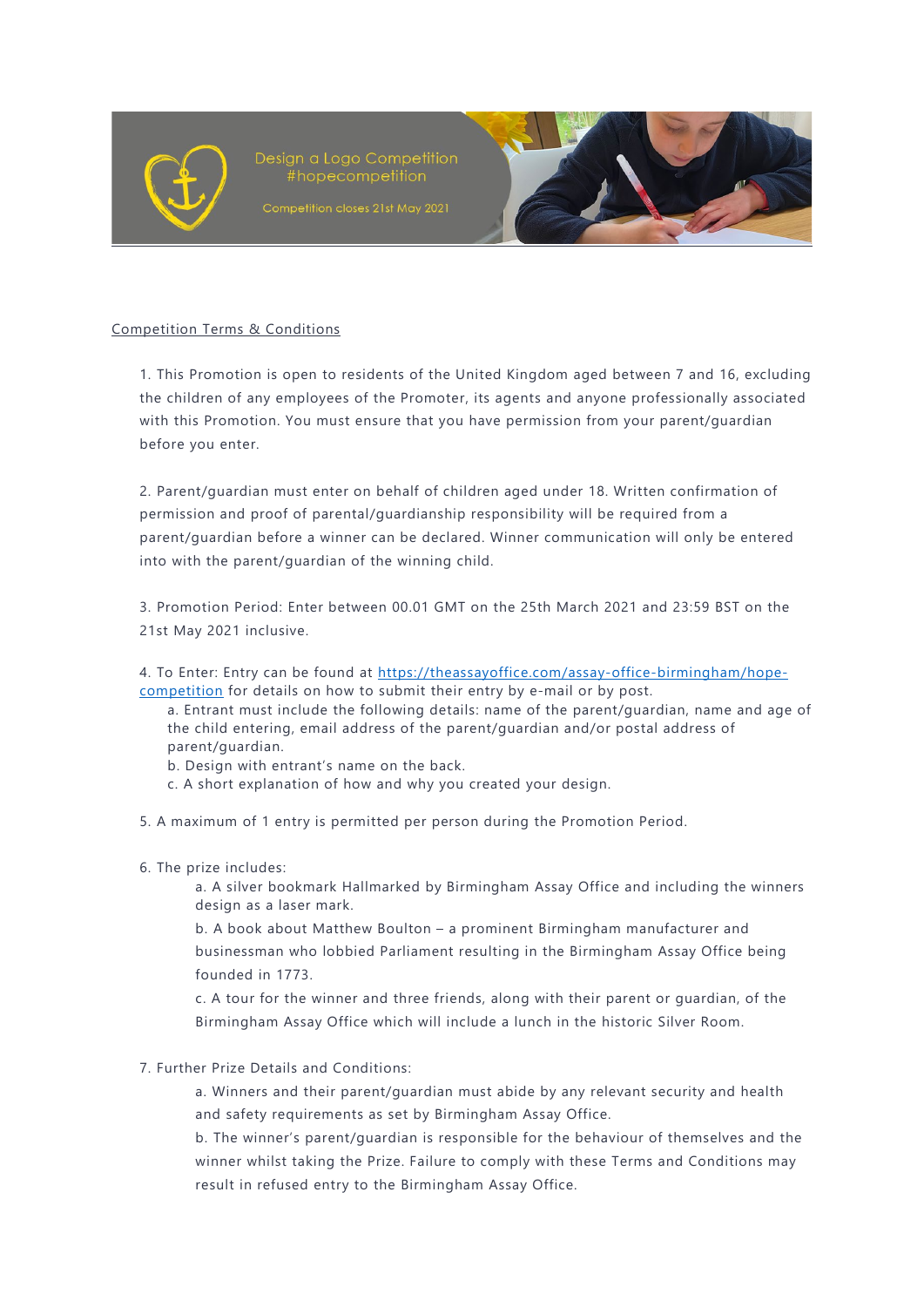c. For the avoidance of doubt, the Prize does not include travel/transportation, food, beverages, souvenirs, gratuities, car parking charges or any other costs of a personal nature that are not explicitly set out in these Terms and Conditions and the Promoter will not be responsible for any such costs.

d. The Prize will be forfeited if the Winner has any medical, legal or other reason which would prevent them from accepting and participating in the Prize.

f. The winner must inform the Promoter of any dietary requirements or allergens by 2 weeks prior to attending the Birmingham Assay Office.

g. Entrants must not include any content that infringes or violates the rights of any third party, including but not limited to, ownership, copyrights, trademarks, patents, logos, licensing rights, rights of publicity or privacy or any other intellectual property rights, excluding that of the Promoter.

h.

i. The prize must be taken as stated and no compensation will be payable if a winner is unable to take the prize as stated. The winner will be liable for all costs and expenses not stated relating to claiming the prize.

j. By submitting an entry, each entrant hereby grants to the Promoter a non-revocable royalty free licence to use the copyright and other intellectual property rights vesting in their entry for all purposes connected with his Promotion, including but not limited to display on the Promoter's website and use of the entry, or part(s) of the entry, in marketing materials relating to this Promotion for up to one year. Each entrant also grants the Promoter the right to moderate, modify or remove an entry if it is deemed unsuitable, in whole or in part, for display on the Promoter's website or in any materials relating to the Promotion Entrants hereby represent and warrant that they have all rights necessary to grant the licence and rights provided for in this paragraph and that all materials forming part of their entry to this Promotion, and any use of such materials by the Promoter, comply with all applicable laws, rules and regulations and do not infringe or otherwise violate the intellectual property or other rights of any third party.

8. Winner Selection: All valid entries received during the Promotion Period (subject to moderation) will be judged on a weekly basis throughout the Promotion Period. Shortlisted entries will be selected based on the following criteria:

a. Most unique idea that best represents Hope for 2021.

b. Diversity and uniqueness of design.

c. Fits within guidelines.

The shortlisted entries will be judged by a panel of judges, within 7 working days from the close of the Promotion Period to select the winner based on the same criteria.

9. Winner Notification: The winner will be contacted via the email or postal address provided on entry within 7 working days of Winner Selection and will be required to respond to confirm eligibility and acceptance of the Prize, within 10 days of initial contact. In the event that a winner does not respond to the initial contact within 10 days, the Promoter reserves the right to disqualify that winner.

10. Prize Acceptance: Winners will be notified within 28 days of acceptance of the Prize to arrange fulfilment of the Prize. In the unlikely event that the winner doesn't receive notification within 28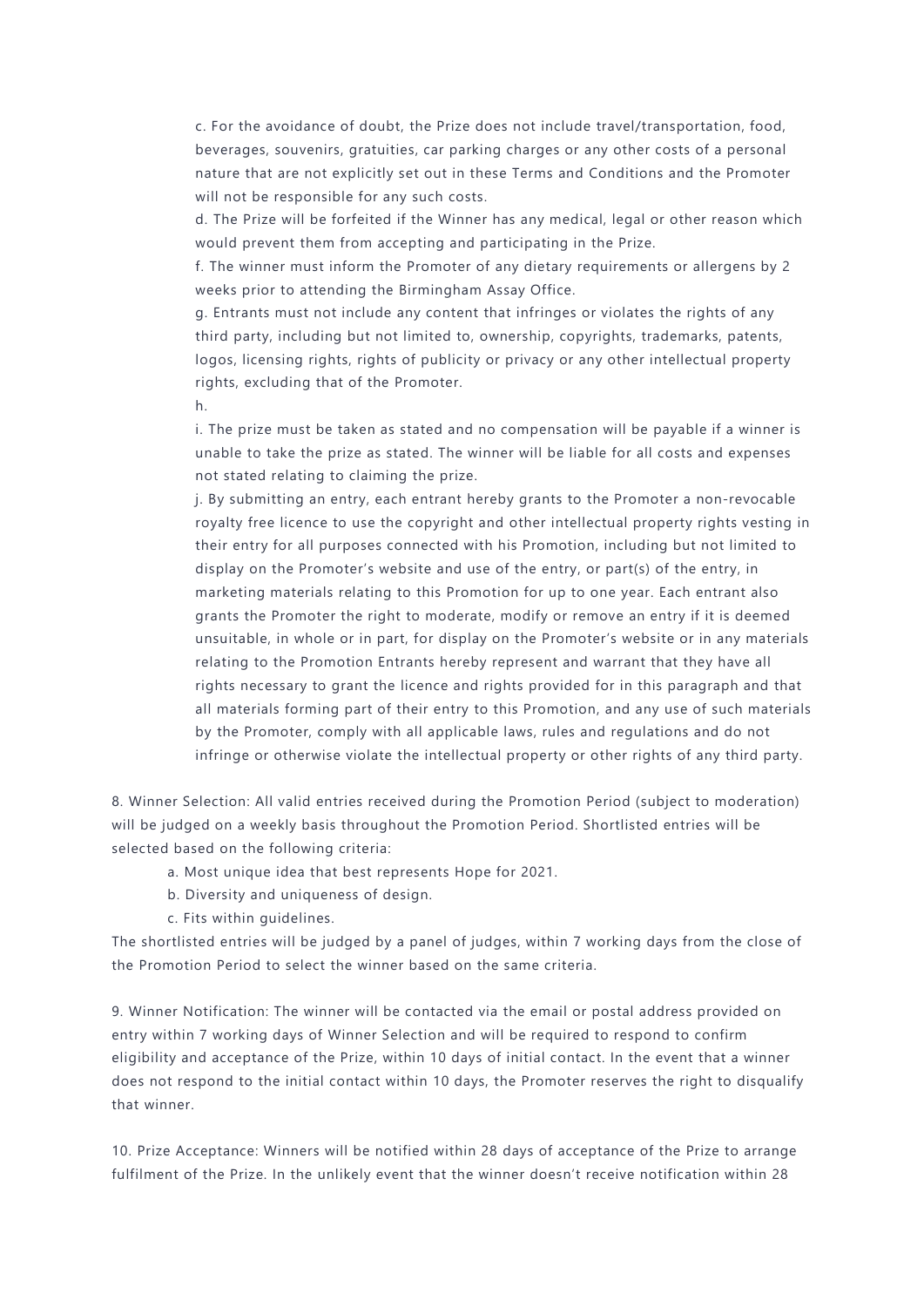days of Prize Acceptance, the winners will have a further 28 days to inform the Promoter by emailing competition@theassayoffice.co.uk. In the event that a winner does not inform the Promoter within this time frame, the Promoter will reserve the right to not reissue the prize or limit its value at their sole discretion.

11. Moderation: The Promoter reserves the right to reject entries which, in the reasonable opinion of the Promoter:

a. are in breach of the Terms and Conditions

b. have been submitted previously in a promotion of any kind or exhibited or displayed publicly or are not the entrants own work

c

d. contain any content that is offensive, obscene, sexual, derogatory, defamatory, violent, abusive, harassing, threatening, objectionable with respect to race, religion, origin or gender, which could reflect negatively upon the name, reputation or goodwill of the Promoter, or which is otherwise unsuitable for publication;

e. contains or refers to any third-party brand or reference any third-party names, logos and/or trademarks.

f. promotes any political agenda.

12. Provided no objection is received, the name of the winner will be made available by the Promoter at www.theassayoffice.com/xxx one month after the close of the Promotion, for a period of 8 weeks. The winners may object to their surname or county of residence being published or request for the amount of information being published to be reduced by the emailing competition@theassayoffice.co.uk. Without prejudice, the Promoter will provide this information to the Advertising Standards Authority on reasonable request.

13. The Prizes are not transferable or exchangeable and cannot be redeemed for monetary value or for any other form of compensation. If for any reason any element of the Prize is not available, the Promoter reserves the right, at its sole discretion to substitute another prize for it, of equal or greater value.

15. No responsibility can be taken for entries which are lost, delayed, corrupted, damaged, misdirected or incomplete or which cannot be delivered for any technical, delivery or other reason. Proof of sending will not be accepted as proof of receipt. The Promoter does not guarantee continuous or secure access to the entry-site.

16. The Promoter will not be liable for any loss (including, without limitation, indirect, special or consequential loss or loss of profits), expense or damage which is suffered or sustained (whether or not arising from any person's negligence) in connection with this Promotion or accepting or using a Prize, except for any liability which cannot be excluded by law. Nothing will exclude the Promotor's liability for death or personal injury as a result of its negligence.

17. An entry must be made directly by the individual entering the Promotion. Entries from consumer groups or third parties will not be accepted. Incomplete or illegible entries and entries submitted by macros or other automated means together with entries which do not satisfy the requirements of